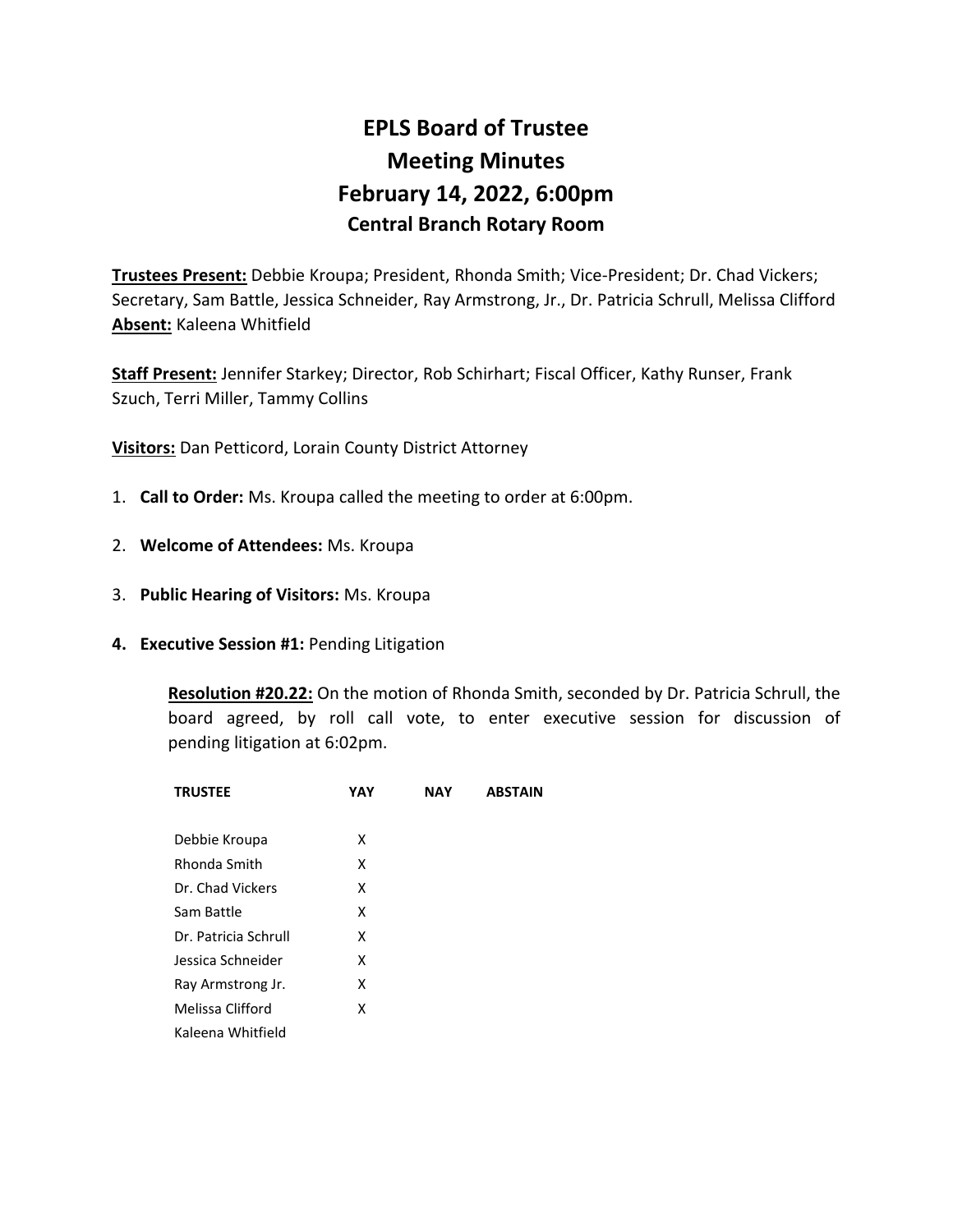**Resolution # 21.22:** On the motion of Rhonda Smith, seconded by Ray Armstrong Jr., the board agreed, by roll call vote, to leave executive session after discussing pending litigation at 6:20pm.

`

| <b>TRUSTEE</b>       | YAY | <b>NAY</b> | <b>ABSTAIN</b> |
|----------------------|-----|------------|----------------|
| Debbie Kroupa        | x   |            |                |
| Rhonda Smith         | x   |            |                |
| Dr. Chad Vickers     | x   |            |                |
| Sam Battle           | x   |            |                |
| Dr. Patricia Schrull | x   |            |                |
| Jessica Schneider    | x   |            |                |
| Ray Armstrong Jr.    | x   |            |                |
| Melissa Clifford     | x   |            |                |
| Kaleena Whitfield    |     |            |                |

**Resolution # 22.22**: Motion to accept the mediation agreement between the City of Elyria and ECIC concerning the pending litigation.

On the motion of Dr. Chad Vickers, seconded by Dr. Patricia Schrull, the board agreed, by roll call vote, to accept the agreement between the City and ECIC concerning the pending litigation.

| <b>TRUSTEE</b>       | YAY | <b>NAY</b> | <b>ABSTAIN</b> |
|----------------------|-----|------------|----------------|
| Debbie Kroupa        | x   |            |                |
| Rhonda Smith         | x   |            |                |
| Dr. Chad Vickers     | x   |            |                |
| Sam Battle           | x   |            |                |
| Dr. Patricia Schrull | x   |            |                |
| Jessica Schneider    |     |            | х              |
| Ray Armstrong Jr.    | x   |            |                |
| Melissa Clifford     | x   |            |                |
| Kaleena Whitfield    |     |            |                |

## **5. Consent Agenda Items:**

a. **Approval** of January 10<sup>th</sup>, 2022, Annual and monthly meeting minutes

## **b. Personnel Actions:**

New Hire: Jason Weimer; Human Resources Manager Sara Rhodes; Library Tech III/Bookmobile Driver Monique Sherban; Outreach Manager Carrie Tilley; Information Service Manager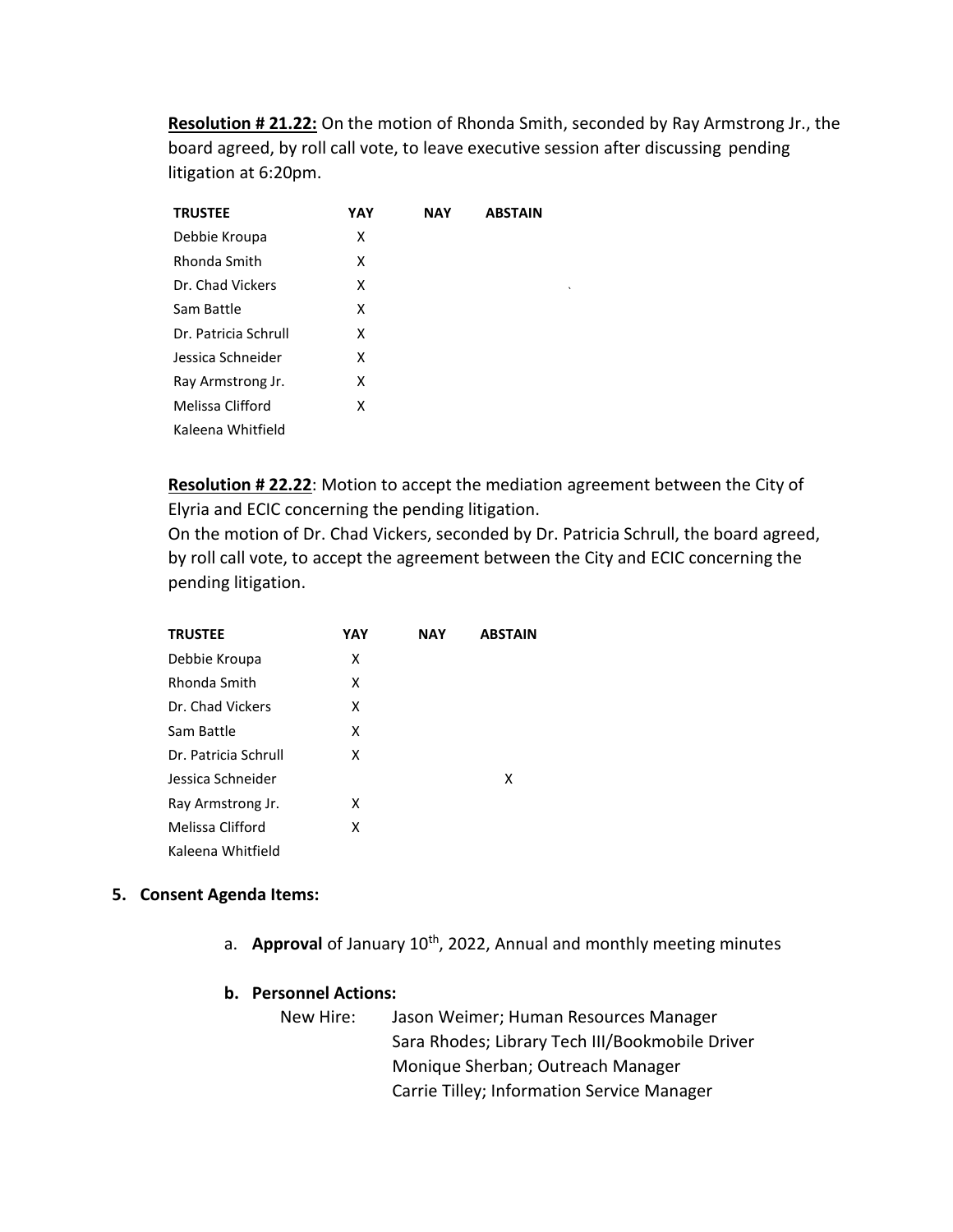Odette Bryant; Assistant Librarian/West River Youth Christine DeMarco; Assistant Librarian/Central Steven Zivkovic; Library Tech II/Central Resignation: Meghan Haar; Information Services Manager

## **c. Memorials/Donations**

| Vandemark Jewelers          | \$25.00  | in memory of Clarence Casey |
|-----------------------------|----------|-----------------------------|
| <b>Community Foundation</b> | \$256.08 | East Elyria Kiwanis         |
|                             |          | <b>Endowment Fund</b>       |
| <b>Community Foundation</b> | \$334.00 | Elizabeth Taylor Memorial   |
|                             |          | Fund                        |
| <b>Community Foundation</b> | \$659.00 | Andrew & Phyllis W. Allan   |
|                             |          | Fund                        |

**Resolution #23.22:** On the motion of Melissa Clifford, seconded by Dr. Patricia Schrull, the board unanimously agreed to approve the Consent Agenda Items.

## 6. **Fiscal Officer's Report:** Mr. Schirhart

**Resolution #24.22:** Motion to approve the MOU from State Auditor's Office and contract with independent Audit Firm of Cantor & Associates

On the motion of Rhonda Smith, seconded by Jessica Schneider, the board unanimously agreed to approve the MOU from the State Auditor's Office and contract with Independent Audit Firm of Cantor & Associates to perform the FY20-FY25 financial audits for the Library.

**Resolution #25.22:** On the motion of Sam Battle, seconded by Dr. Patricia Schrull, the board unanimously agreed to approve the Fiscal Officers Report.

## 7. **Director's Report:** Ms. Starkey

Operations: Resume full hours on February 28th, 2022 Programming had resumed Staffing levels are back to full strength Buildings: Shields have been installed on roof top EPLS lettering has been removed from Washington Ave. Discussion about a Meet & Greet Event, possible in Spring, will discuss further Strategic Planning Pre-work: gathering information for consultation 2022 Priorities: Increase patron engagement Organizational development Partnerships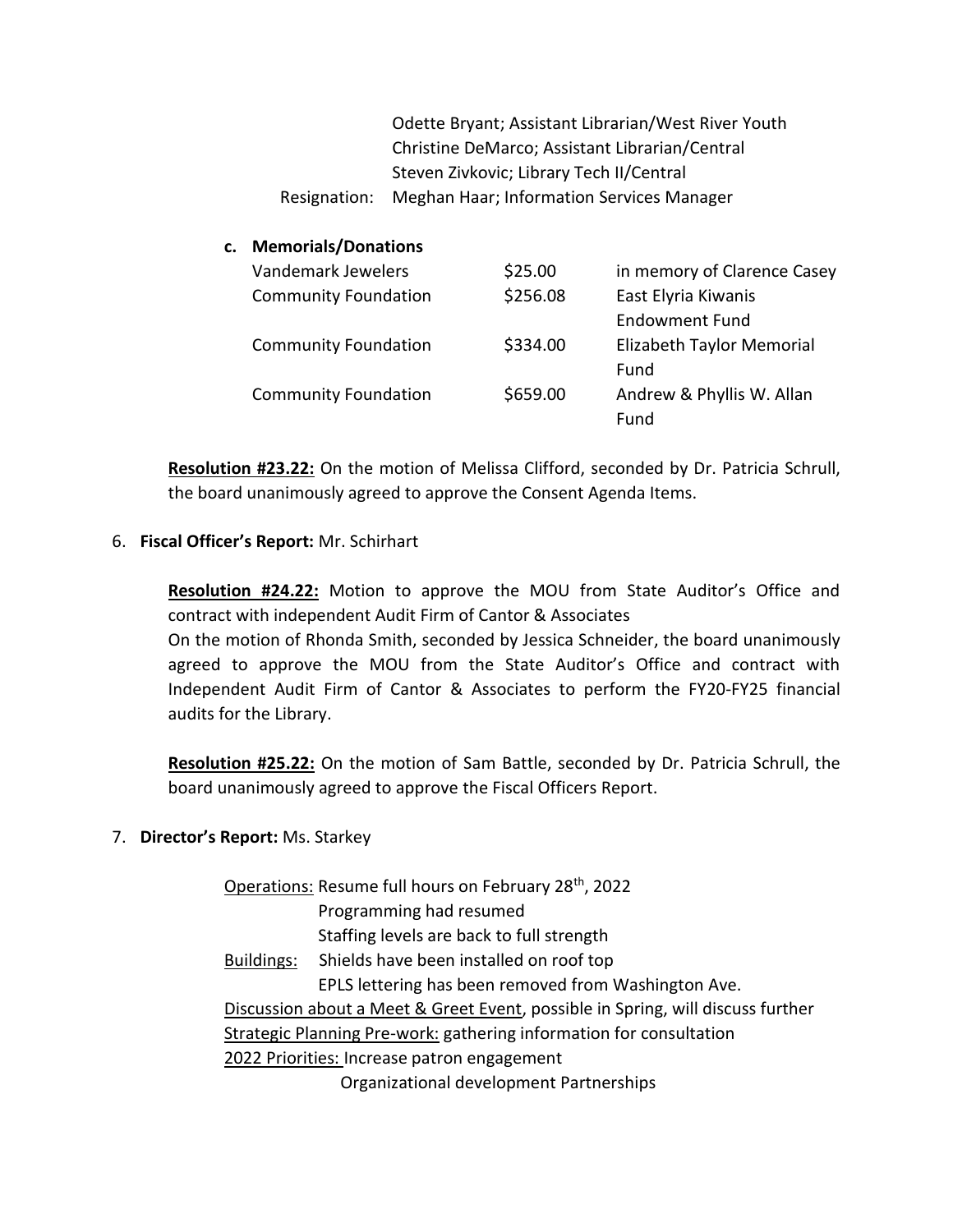**Resolution #26.22:** On the motion of Melissa Clifford, seconded by Ray Armstrong Jr., the board unanimously agreed to approve the Directors Report.

## 8. **President's Report:** Ms. Kroupa

The President discussed a Library Trustee Workshop hosted by the Ohio Library Council on March 14th, 2022. She invited all Trustees to go.

**Resolution #27.22:** On the motion of Rhonda Smith, seconded by Sam Battle, the board unanimously agreed to approve the Presidents Report.

## **9. Committee Reports:**

**Friends of EPLS** - None **Friends of EPLS Keystone** - None **Elyria Public Library Foundation** – Rhonda Smith spoke for the Foundation, they had an informal meeting, working on some ideas, should have something to report next month. **AD HOC Committee-** Jessica Schneider spoke for the Appreciation Committee. On January 27<sup>th</sup>, 2022, a few board members were able to deliver the coco bombs and cups to the EPLS Staff. The gift was well received, and they enjoyed being able to meet staff at the new branches and seeing Taylor Street.

**Resolution #28.22:** On the motion of Dr. Patricia Schrull, seconded by Ray Armstrong Jr., the board unanimously agreed to approve the Committee Reports.

## **10. Old Business:**

*Discuss & Consider:* Motion to Rescind the MOU with LCCAA for the South Branch shell space buildout

**Resolution #29.22:** Motion to table the rescinding of the MOU with LCCAA for South Branch shell space buildout.

On the motion of Melissa Clifford, seconded by Dr. Patricia Schrull, the board unanimously agreed to Table the Motion to Rescind the MOU with LCCAA for the South Branch shell space buildout until the March 14<sup>th</sup>, 2022, meeting.

## **11. New Business:**

*Discuss & Consider:* Motion to approve purchase of Outreach Vehicle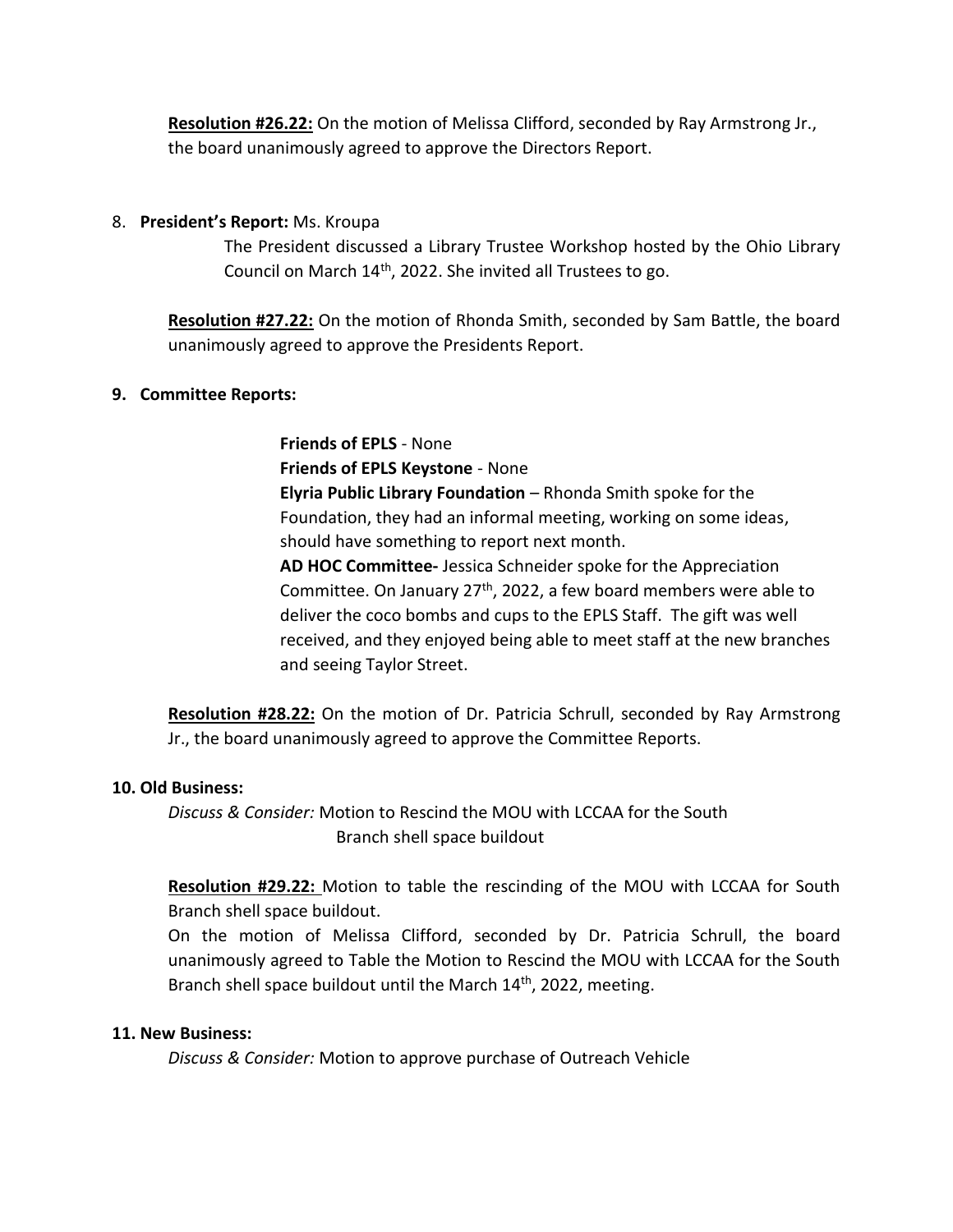**Resolution #30.22:** Motion to approve purchase of Outreach Vehicle On the motion of Dr. Patricia Schrull, seconded by Melissa Clifford, the board unanimously agreed to approve the purchase of an Outreach Vehicle.

#### **12. Executive Session: Personnel Issues**

**Resolution #31.22:** On the motion of Dr. Chad Vickers, seconded by Dr. Patricia Schrull, the board agreed, by roll call vote, to enter Executive Session #2 for Personnel Issues at 7:23pm.

| <b>TRUSTEE</b>       | YAY | <b>NAY</b> | <b>ABSTAIN</b> |
|----------------------|-----|------------|----------------|
| Debbie Kroupa        | x   |            |                |
| Rhonda Smith         | x   |            |                |
| Dr. Chad Vickers     | x   |            |                |
| Sam Battle           | x   |            |                |
| Dr. Patricia Schrull | x   |            |                |
| Jessica Schneider    | x   |            |                |
| Ray Armstrong Jr.    | x   |            |                |
| Melissa Clifford     | x   |            |                |
| Kaleena Whitfield    |     |            |                |

**Resolution #32.22:** On the motion of Rhonda Smith, seconded by Ray Armstrong Jr., the board agreed, by roll call vote, to leave Executive Session #2 for Personnel Issues at 8:30pm.

| <b>TRUSTEE</b>       | YAY | <b>NAY</b> | <b>ABSTAIN</b> |
|----------------------|-----|------------|----------------|
| Debbie Kroupa        | x   |            |                |
| Rhonda Smith         | x   |            |                |
| Dr. Chad Vickers     | x   |            |                |
| Sam Battle           | x   |            |                |
| Dr. Patricia Schrull | x   |            |                |
| Jessica Schneider    | x   |            |                |
| Ray Armstrong Jr.    | x   |            |                |
| Melissa Clifford     | x   |            |                |
| Kaleena Whitfield    |     |            |                |